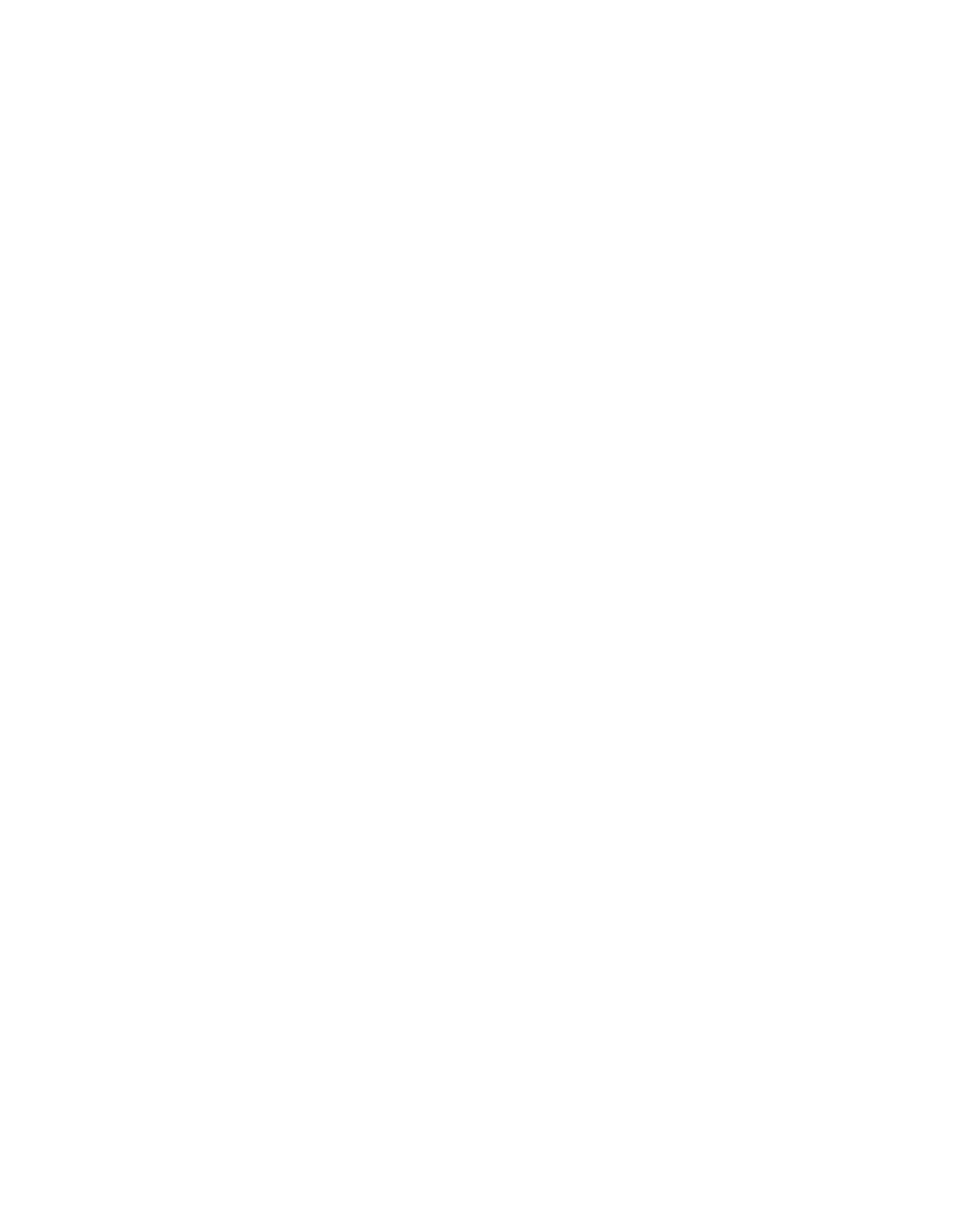# <span id="page-2-0"></span>**801 INTRODUCTION**

The criteria presented in this section shall be used to design and evaluate storm drain systems in Boulder County. "Storm drain system" refers to the system of inlets, pipes, manholes or junctions, outlets, and other appurtenant structures that are designed to collect and convey the minor storm runoff and discharge it to a major drainage system. The storm drain system is a part of the local drainage system, which may also include curb and gutter, streets, roadside ditches, swales, and channels. This section presents both technical criteria and the general procedure for design and evaluation of pipes and inlets. Allowable roadway encroachment is discussed in Section 900, Roadways.

# **802 DESIGN CRITERIA**

#### **802.1 Design Storm Frequency**

A storm drain system is required when the allowable street capacity is exceeded during the 5-year event.

#### **802.2 Construction Materials**

Pipes, materials, and related items that are suitable for roadway cross culverts in accordance with Section 1000 are also suitable for storm drain systems. These requirements limit pipe materials to reinforced concrete.

#### **802.3 Horizontal and Vertical Alignment**

Storm drains shall be designed with enough cover to support the vehicular bridge loadings listed in the Boulder County Multimodal Standards and with the pipe manufacturer's recommendations. The minimum cover shall be 12 inches. Trench installations shall be in accordance with the most recent edition of the CDOT M&S Standard Plans. Manholes will be required whenever there is a change in size, vertical or horizontal alignment, elevation, grade, and at all junctions.

The minimum clearance between a storm drain and a water main shall be 12 inches, regardless of which is higher. Concrete encasement or bridging of the water line will be required for clearances of 12 inches or less. The work shall be in accordance with the CDOT M&S Standard Plans, Boulder County Standard Drawings, or other approved details, and the design must be approved by both the county and the utility owner.

The minimum clearance between a storm drain and a sanitary sewer shall also be 12 inches. When a sanitary sewer lies above a storm drain, the sanitary sewer shall have an impervious encasement or be constructed of structural drain pipe for a minimum of 10 feet on each side of where the storm drain crosses. When a sanitary sewer is below a storm drain and has less than 18 inches clearance, concrete encasement or bridging of the sanitary line will be required. The work shall be in accordance with the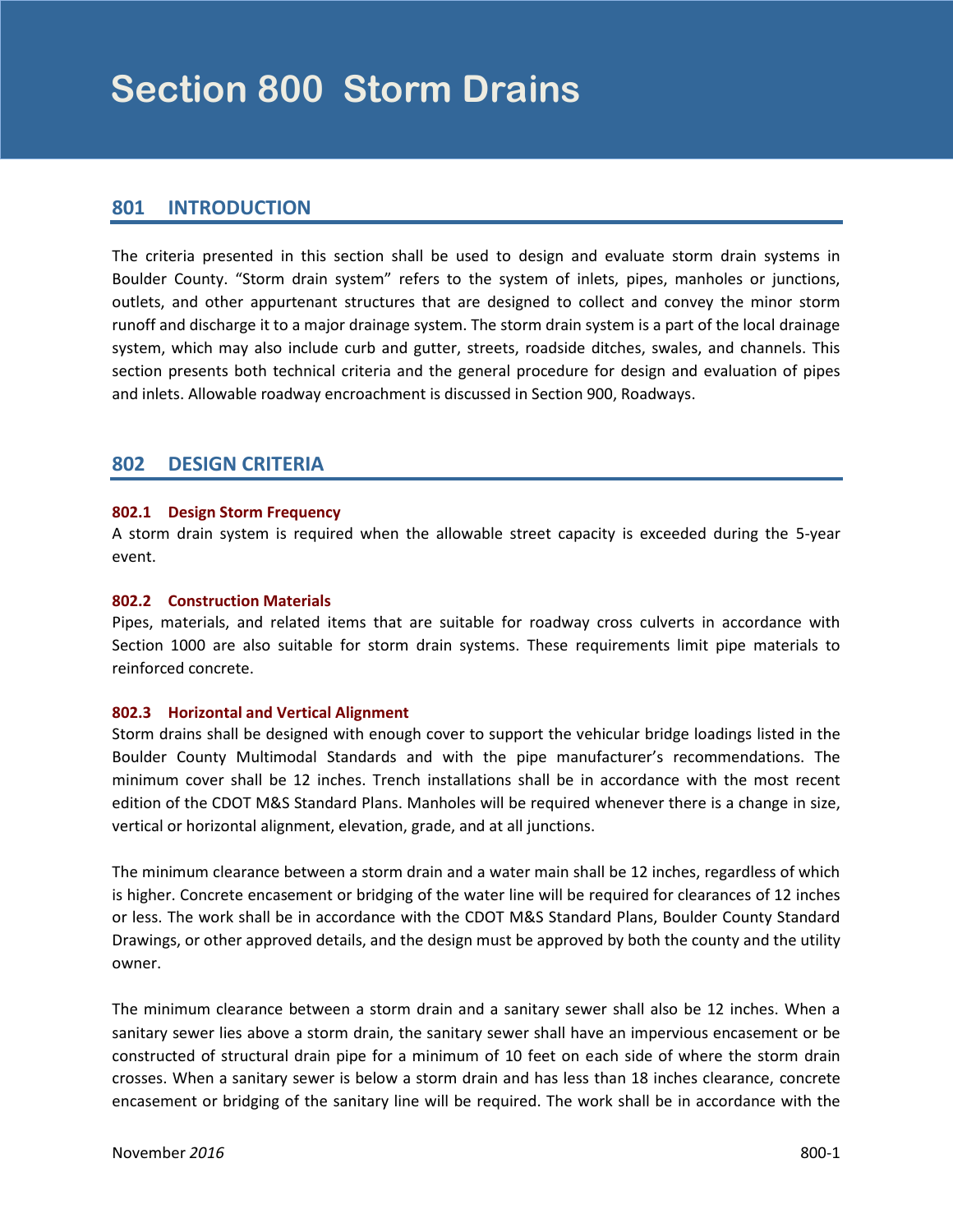<span id="page-3-0"></span>CDOT M&S Standard Plans, Boulder County Standard Drawings, or other approved details, and the design must be approved by both the county and the utility owner.

Storm drain alignment between manholes shall be straight. Manholes shall be spaced no more than 400 feet apart for trunk lines 36 inches in diameter and smaller and 500 feet for trunk lines larger than 36 inches in diameter.

#### **802.4 Pipe Size**

Storm drain trunk lines shall have a minimum diameter of 18 inches or the hydraulic equivalent if using a shape other than circular. Storm drain laterals from inlets shall have a minimum diameter of 15 inches or the hydraulic equivalent if using a shape other than circular.

#### **802.5 Storm Inlets**

The standard inlets permitted for use in Boulder County streets are a CDOT Type R curb opening inlet, a CDOT Type C grated inlet, and a Denver Type 16 combination inlet. Type R and Type 16 inlets shall be used with a 6-inch vertical curb and gutter section, and Type C inlets shall be used in roadside ditches. Type C inlets shall be installed in accordance with the CDOT standard plans, including creating a sump condition where one does not naturally exist.

#### **802.6 Storm Drain Capacity and Velocity**

The storm drain system shall be designed to convey the minor storm without resulting in pressure flow. The minor storm capacity and velocity shall be calculated using the Manning's *n* values in Table 800-1.

|                          | Manning's n Value           |                             |  |
|--------------------------|-----------------------------|-----------------------------|--|
| <b>Pipe Material</b>     | <b>Capacity Calculation</b> | <b>Velocity Calculation</b> |  |
| RCP (newer)              | 0.013                       | 0.011                       |  |
| RCP (older)              | 0.015                       | 0.012                       |  |
| RCP (preliminary design) | 0.015                       | 0.012                       |  |
| Smooth Plastic           | 0.011                       | 0.009                       |  |

**Table 800-1. Manning's** *n* **Values for Capacity and Velocity**

The maximum full flow velocity shall be less than 15 feet per second (fps). The energy grade line (EGL) for the 5-year design flow shall be at or below finished grade at all manholes, inlets, or other junctions. The EGL and hydraulic grade line (HGL) for both the 5-year and 100-year events shall be calculated for all storm drain systems. Hydraulic losses will include friction, expansion, contraction, and junction losses at a minimum. The methods for estimating these losses are presented in the following sections. If the 100 year HGL is above any manhole or inlet cover, or if the manhole or inlet is located in a floodplain, manhole and inlet covers shall be bolted down.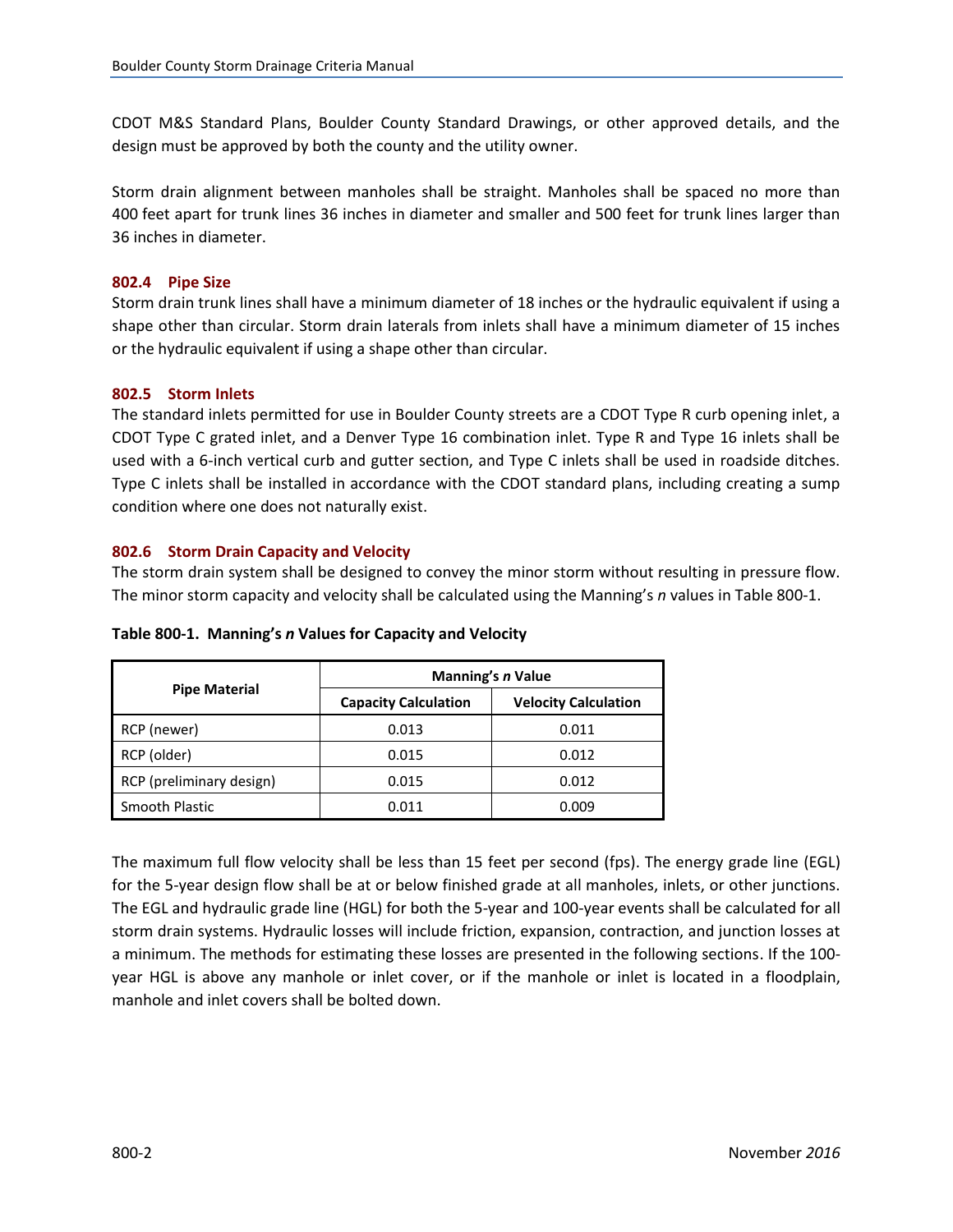#### <span id="page-4-0"></span>**802.7 Storm Drain Outlets**

All storm drain outlets into open channels shall be constructed with a headwall and wingwalls or a flared end section. Riprap shall be provided at the outlet in the form of a blanket or low tailwater basin. Storm drain outlets shall meet the requirements of Section 1000 for culvert outlets.

### **803 HYDRAULICS OF STORM DRAINS**

Presented in this section are the general aspects of hydraulic design and evaluation of storm drains that need to be considered. Hydraulic design calculations can be done manually with a spreadsheet or by using a computer model. Both methods are briefly discussed below. The user is assumed to possess a basic working knowledge of storm drain hydraulics and is encouraged to review technical literature available on the subject as needed.

#### **803.1 Manual Hydraulic Calculations**

Manual storm drain hydraulic calculations shall be performed in accordance with the HEC-22 (Brown et al., 2013). Procedures and coefficients presented in HEC-22 shall be used for system design unless they are specifically included in this MANUAL. HEC-22 includes discussion on open channel flow, where the water surface within the pipe remains open to the atmosphere, and pressure flow, where there is no exposed water surface within the pipe. It also includes a design example.

Two of the critical design elements of a storm drain system are the HGL and the EGL. The HGL is a line that represents the water surface elevation at any point along an open channel. In pressure flow situations, the HGL is the level to which water would rise in a vertical tube at any point along the pipe. The EGL is an imaginary line that represents the total energy at any point in the system. Total energy includes elevation head, velocity head, and pressure head and is the HGL plus the velocity head (V<sup>2</sup>/2g). The total energy at any section equals the energy at any downstream section plus the losses that occur between the two points.

Losses are typically classified as either friction or form losses. Friction losses occur as water flows along the length of a pipe. Form losses occur at the exit from the system and at junctions such as manholes within the system. Because the county does not allow transitions or bends outside of manholes, form losses will be restricted to exit losses when flow leaves the system, and structure losses, such as through inlets or manholes and are referred to by HEC-22 as inlet and access hole losses. Although rare, losses due to hydraulic jumps in storm drains are discussed in Section 700, Open Channels.

#### **803.2 Hydraulic Calculations Using a Computer Model**

Computer models are often used to calculate the HGL and EGL of storm drain systems. The benefits of using a computer model include consistency, speed, and the ability to check the validity of the model with relative ease. This section provides specific guidance for UD-Sewer 2009; however, other programs such as StormCAD may be used if specifically approved by the county.

UD-Sewer is a computer model that assists in the design and flow analysis of storm drain systems. The program uses Manning's equation to analyze and size storm sewer systems. The program can also use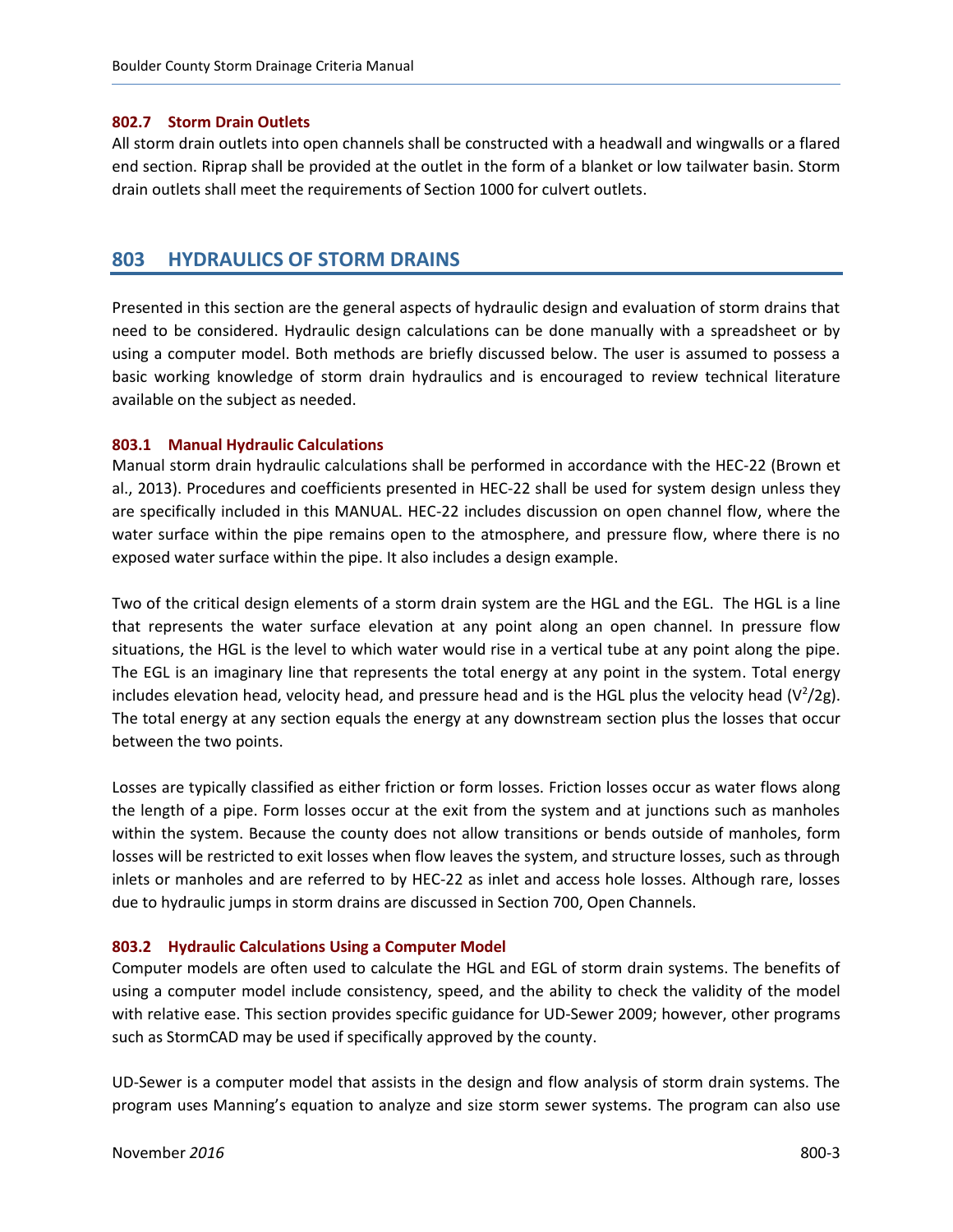<span id="page-5-0"></span>the Rational Method to calculate runoff, perform hydraulic and EGL calculations, and provide plots of the storm drain, ground line, HGL, and EGL. The USDCM (UDFCD, 2016) provides additional information, as does the UD-Sewer user's manual. The user's manual is embedded in the software, which can be obtained from the UDFCD website (*<http://udfcd.org/software>*) or via an internet search for "UDFCD UD-Sewer."

#### *803.2.1 Rational Method*

UD-Sewer uses the Rational Method to calculate runoff based on input parameters provided by the user. The user can override Rational Method calculations by manually entering known flows that have been calculated separately; however, values must be entered for Rational Method parameters or the program will give an error.

#### *803.2.2 Bend and Lateral Loss Coefficients*

UD-Sewer requires bend and lateral loss coefficients for each storm drain segment within a model. Bend and lateral losses both occur at a manhole or inlet junction. Bend losses are the result of the angle between the incoming storm drain and the exiting trunk line at a junction. Lateral losses are the result of turbulence or eddies that occur from lateral flows joining a trunk line. These coefficients are calculated by the program based on user inputs that define the geometry of the system.

To calculate the bend loss coefficient, the user must select the shape of the manhole invert and enter the angle between the incoming and downstream pipe segments. To calculate the lateral loss coefficient, the user must enter the angle between the incoming lateral and downstream trunk line. When entering the angle, the user must select main line or lateral line. Lateral loss is only applied to the main lines of a storm sewer system in UD-Sewer. For all lateral lines, the user should select lateral line and the program will default to zero. If more than one lateral enters a manhole, the user must exercise judgment to determine the appropriate loss coefficient.

# **804 HYDRAULICS OF STORM INLETS**

Presented in this section are the general procedures for sizing and spacing of inlets in a storm drain system. Design calculations can be done manually, but this section will focus on the use of UD-Inlet to calculate street and inlet capacity. The USDCM provides additional details on the equations and methodologies that have been incorporated into the UD-Inlet spreadsheet.

#### **804.1 Introduction**

Inlets on a continuous grade are located so that ponding will not occur once the inlet is at capacity. Flow will instead bypass the inlet. Sump inlets are located at roadway sags or similar low points that will not allow water to bypass after the inlet reaches capacity. A sump condition can occur at a change in street grade from positive to negative or at an intersection due to the crown slope of a cross street.

#### **804.2 Inlet Capacity**

Inlet capacity may be calculated using the UD-Inlet spreadsheet developed by the UDFCD, with exceptions noted below. UD-Inlet is an Excel-based program that calculates both street and inlet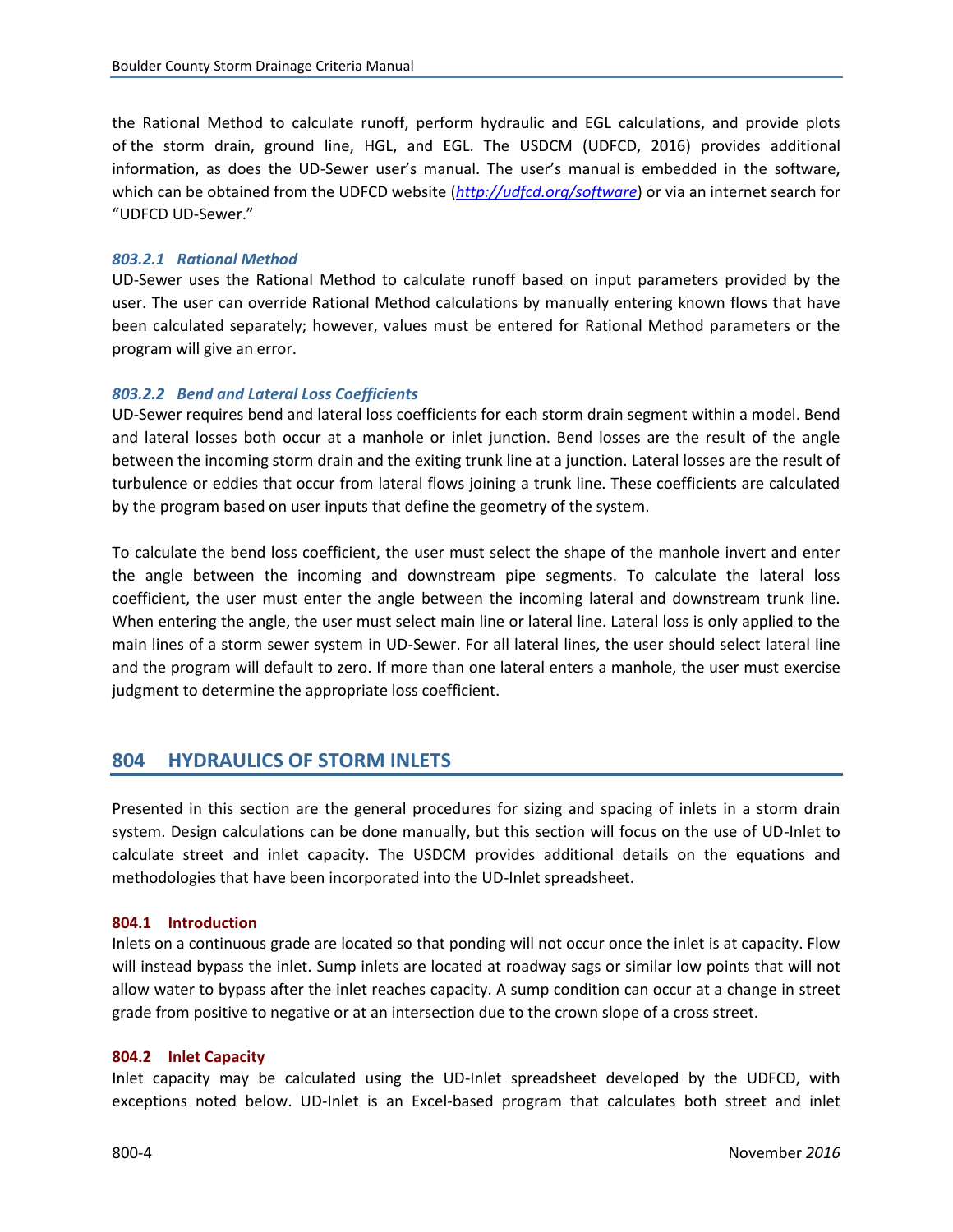<span id="page-6-0"></span>capacities based on several parameters entered by the user. In general, the procedure consists of defining the amount and depth of flow in the gutter and determining the theoretical flow interception by the inlet. The calculations within the spreadsheet program are based on physical research completed at Colorado State University. The most recent version of UD-Inlet can be obtained via an internet search for "UD-Inlet UDFCD" or from the UDFCD website (*<http://udfcd.org/software>*). Additional information specific to inlets on grade and in a sump condition is included in the following sections.

Information required by the spreadsheet includes design flow; height of curb; distance from curb face to street crown; gutter width; street cross and longitudinal slopes; gutter cross slope; Manning's *n* for the street; maximum allowable spread from gutter flow line; maximum allowable depth at gutter flow line; and allowable flow depth at the street crown. Additionally, if flow is allowed behind the curb, the allowable spread width behind the curb and side slope behind the curb, and Manning's *n* behind the curb must be entered. The spreadsheet can use the Rational Method to calculate a design flow or will accept a flow entered by the user. If the inlet receives bypass from an upstream inlet, the bypass flow can be entered or retrieved from another UD-Inlet spreadsheet. Default clogging factors included in the UD-Inlet spreadsheet shall be used to account for potential debris clogging, pavement overlaying, and varying design assumptions.

#### **804.3 Continuous Grade Condition**

The capacity of an inlet on grade is dependent on street slope, depth of flow in the gutter, height and length of curb opening, street cross slope, and the amount of depression at the inlet. Cost effective inlet design will allow for some bypass. The amount of carryover must be included in the drainage facility evaluation as well as in the design of the inlet. Boulder County allows Type R and Type 16 inlets in a continuous grade condition.

#### **804.4 Sump Condition**

The capacity of each sump inlet is dependent on depth of flow in the gutter, height and length of curb opening, street cross slope, and the amount of local depression at the inlet. Type R and Type 16 inlets are allowed for a sump inlet on curb and gutter system. A Type C inlet can be used in a ditch or as an area inlet.

At the time of publication of this MANUAL, UD-Inlet either overestimated or underestimated the capacity of inlets in sumps, leading to the installation of both oversized and undersized inlets throughout Colorado. A study done in 2007 entitled "Sump Inlet Hydraulics" found that current design procedures utilized by UD-Inlet were not consistent due to the application of inconsistent design parameters used to size a sump inlet under various conditions. Laboratory tests of several different inlet types were completed by the UDFCD in partnership with Colorado State University, and the data was used to modify design procedures for inlets in sumps. The USDCM provides modified design procedures for grate, curb opening, and combination inlets located in sumps that shall be used to design sump inlets in Boulder County.

#### **804.5 Inlet Spacing**

The optimum spacing of storm inlets is dependent upon several factors, including traffic requirements, contributing land use, street slope, allowable street capacity, and distance to the nearest outfall system.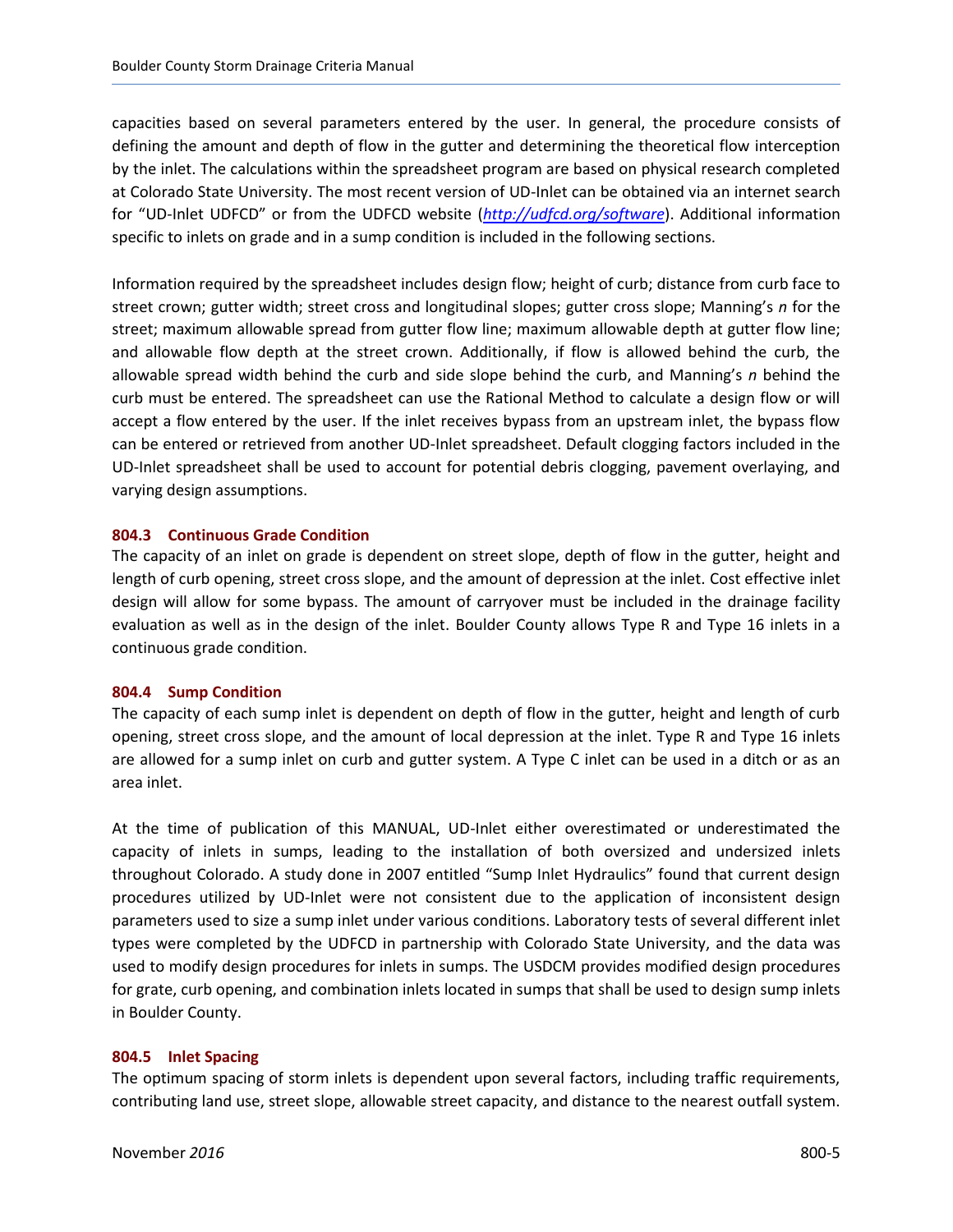<span id="page-7-0"></span>The suggested sizing and spacing of the inlets is based on an ideal interception rate of 70 percent to 80 percent. This spacing has been found to be more efficient than a spacing using a 100 percent interception rate; although, the downstream-most inlet will still need to be designed to intercept 100 percent of the flow. Considerable improvements in overall system efficiency can be achieved if the inlets are located in the local sumps created by street intersections.

Inlet spacing is typically an iterative process, and the designer may have to move inlet locations multiple times before determining the appropriate spacing to meet design criteria and maintain efficiency. After initial inlet locations are determined, the designer should recalculate the peak flow to each inlet and check that the allowable street capacity has not been exceeded. If the actual flow is less than the allowable street capacity, inlets may be spaced further apart to prevent overdesign of a system. Locating inlets is a balance between meeting criteria and efficient design. It is not usually possible to have optimum inlet spacing throughout an entire storm drain system.

#### **804.6 Inlet Grates**

All grates used on storm inlets in Boulder County will be bicycle-safe grates in accordance with the *Guide for the Development of Bicycle Facilities* (AASHTO, 1999).

# **805 DESIGN OF STORM DRAIN SYSTEM**

This section presents the general procedure used to design a storm drain system from preliminary through final design. Using the Rational Method for sizing the drain system is also discussed. A typical local drainage system consists of flow in the storm drain and allowable flow in the gutter. These flows are ultimately discharged to a larger drainage system or an open channel with capacity for a much larger event.

#### **805.1 Preliminary Design**

The preliminary design of the storm drain system begins after a preliminary development plan has been prepared that delineates the general development areas, major drainage paths, and drainage outfall locations. Allocation of space for drainage facilities and considerations shall be incorporated into the preliminary development plan. The drainage engineer must have input into the development plan to ensure proper drainage planning.

- 1. **Gather Basic Data.** The first step in any drainage project is the collection of basic data. Information typically required is as follows:
	- a. Topographic maps of the development and drainage basins that show existing and proposed roadways, existing and proposed land uses, major drainage features such as creeks and streams, development area, and property boundaries
	- b. Typical street cross sections
	- c. Preliminary grading information, such as contours, profiles, and control elevations
	- d. Soils information
	- e. Existing and proposed utilities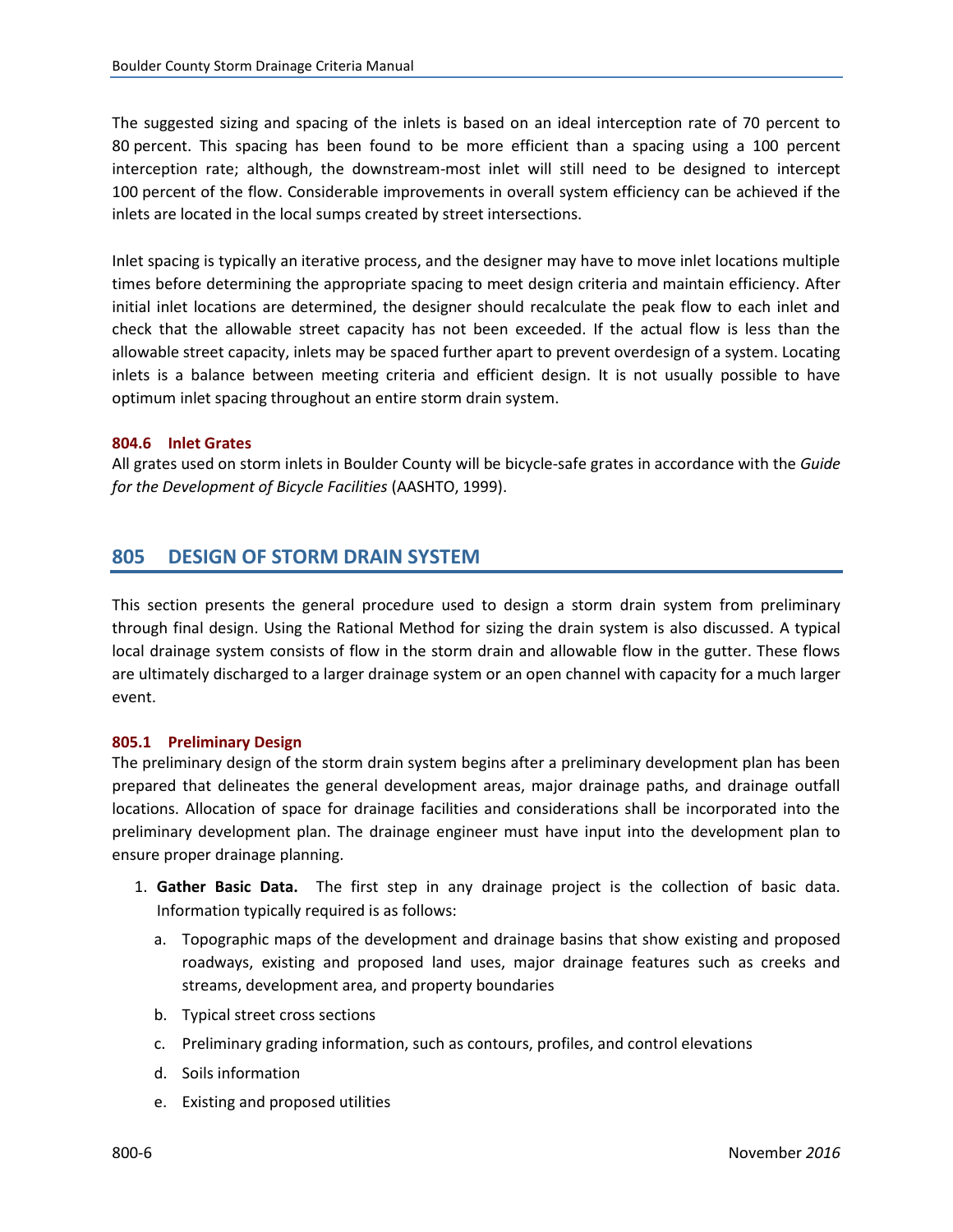- <span id="page-8-0"></span>f. Existing irrigation and raw water facilities and requirements for maintaining facilities
- g. Rainfall information.
- 2. **Perform Hydrologic Analysis.** Perform the hydrologic evaluation of the basin(s) for both the minor and major storms, typically using the Rational Method. Divide each basin into smaller subbasins, and calculate the peak design flow for each hydrologic point of interest. The degree of basin subdivision will depend on the detail of information available and the experience of the licensed professional drainage engineer. Some general guidelines are included in Section 600.
- 3. **Complete Preliminary Sizing.** Preliminary sizing should be completed for the minor storm. Beginning at the upper end of the basin, calculate the quantity of flow in the street until the allowable capacity of the street matches the design runoff. The storm drain system will start at this point, provided that no alternate method of removing runoff from the street exists. Removal of all the street flow by the storm drain system is not required, except at sump areas, and is typically not economical. The sum of the flow in the storm drain plus the flow in the street must be less than or equal to the allowable capacity of the street and storm drain.

For preliminary sizing purposes, the diameter, type of pipe, and slope is generally sufficient. Manning's *n* values should be those in Table 800-1. In some instances, a profile may be required to check utility conflicts or to assure compatibility with the major drainage system. The preliminary vertical alignment should not be steeper than the proposed street grade. The designer should also be aware of utility considerations, especially when crossing water and sanitary main and service lines.

- 4. **Route the Major Storm.** After sizing the storm drain, route the major storm through the system and compare the flows to the allowable capacity. The combined total of the allowable street capacity during the major storm and the storm drain capacity during the major storm should equal or exceed the 100-year runoff. A plan and profile of the pipes, EGL, and HGL will be required. If the combined allowable capacity is less than the design flow, some or all of the following actions may be taken:
	- a. Increase storm drain size
	- b. Increase street grade within acceptable limits or revise street classification to allow additional capacity
	- c. Revise major drainage system such that the runoff is collected further upstream
	- d. Provide additional onsite detention within the development to decrease peak flow.
- 5. **Evaluate the Preliminary Design.** In addition to a cost estimate for the design, the preliminary system can also be evaluated by developing alternatives and comparing the total benefits. The impact of the system outfall on downstream properties must be identified and mitigated if problems exist.

#### **805.2 Final Design**

Final design consists of final revisions to the system model and preparation of plans, profiles, and specifications for the storm drain system in sufficient detail for construction. Basic data, hydrologic analysis, and inlet sizing performed for the preliminary design should be reviewed and verified. Drainage subbasin boundaries should be confirmed or revised as necessary, and design peak flows should be